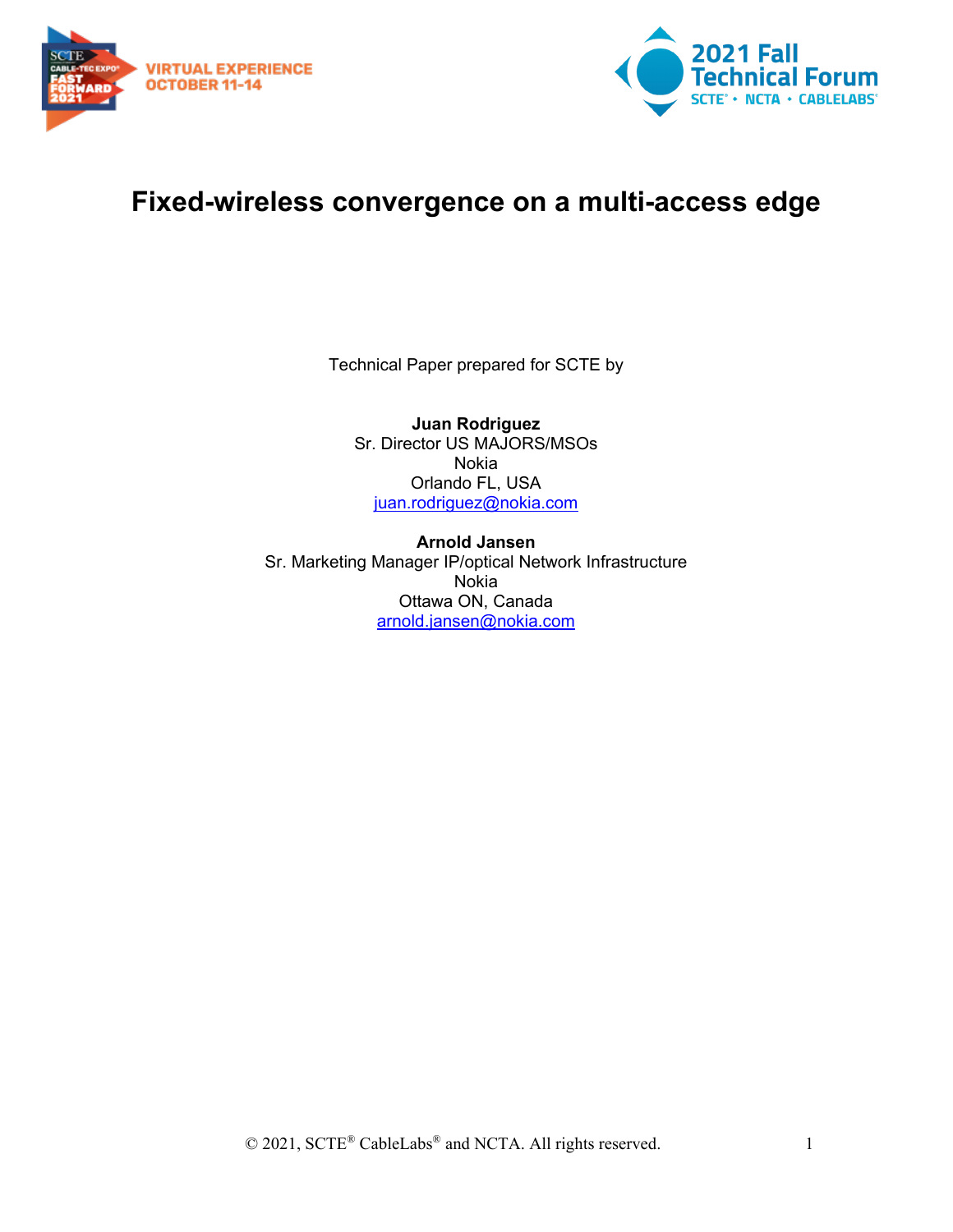



# **Table of Contents**

| <b>Title</b>     |  | <b>Page Number</b> |
|------------------|--|--------------------|
| $\overline{1}$ . |  |                    |
|                  |  |                    |
| 3.               |  |                    |
|                  |  |                    |
| 5.               |  |                    |
|                  |  |                    |
|                  |  |                    |
|                  |  |                    |
|                  |  |                    |

## **List of Figures**

| <b>Title</b> | <b>Page Number</b> |
|--------------|--------------------|
|              |                    |
|              |                    |
|              |                    |
|              |                    |
|              |                    |

## **List of Tables**

| <b>Title</b> | <b>Page Number</b> |
|--------------|--------------------|
|              |                    |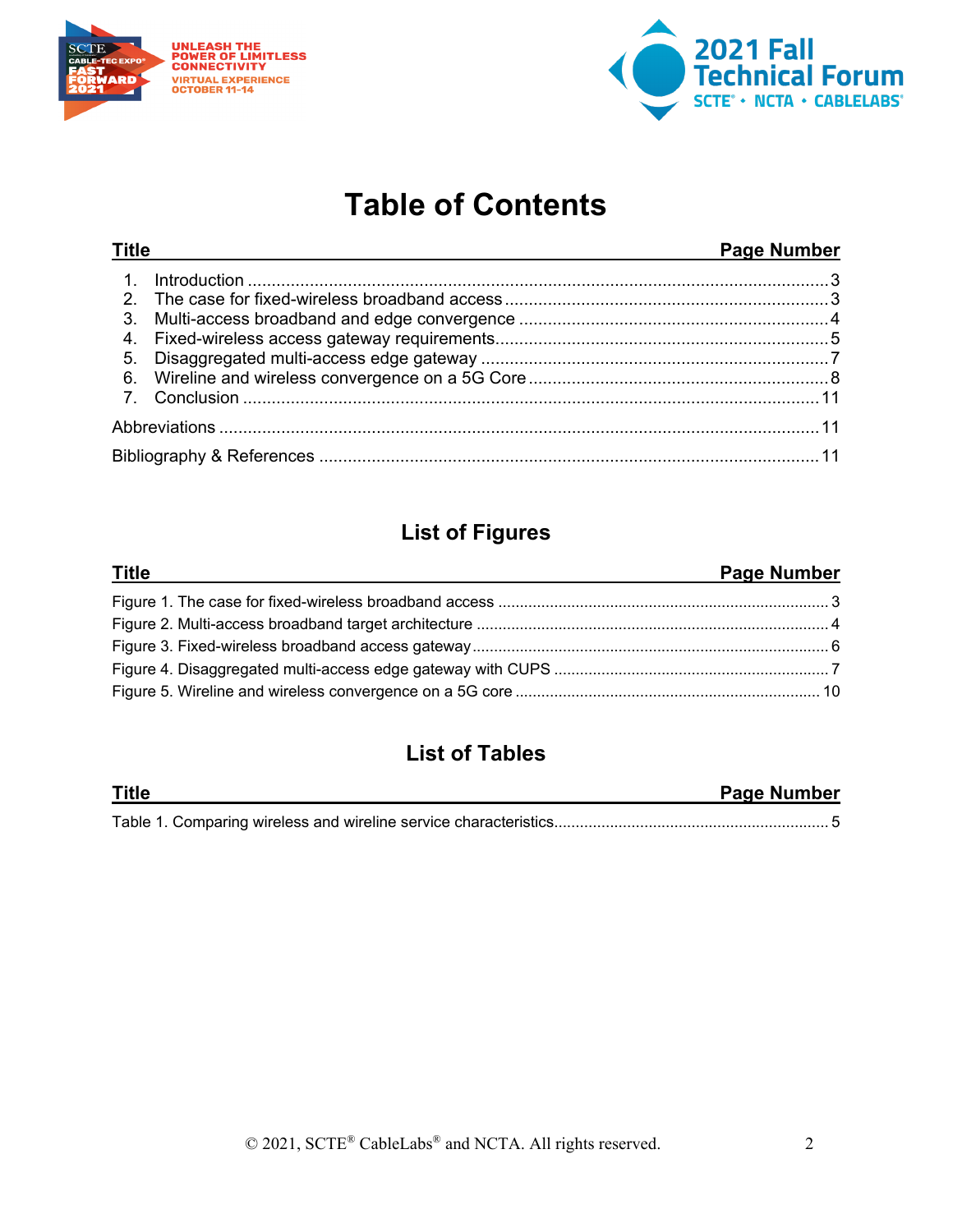

<span id="page-2-3"></span>

### <span id="page-2-0"></span>**1. Introduction**

Broadband access is an essential utility to connect with each other and the cloud, from the convenience of our homes. Ultimately broadband evolution is about delivering a reliable and affordable user experience at gigabit speeds, but no single access technology can cover all use cases equally well. To connect everyone with the digital world we live in, requires a multi-access broadband strategy that combines an expanding range of wireline and wireless access technologies.

The paper discusses how cable operators may effectively leverage 5G fixed-wireless access (FWA) to complement and enhance their existing wireline broadband offer and deliver a converged multi-access broadband experience everywhere.

## <span id="page-2-1"></span>**2. The case for fixed-wireless broadband access**

Cable operators have done a remarkable job extending the life and utility of the existing coaxial access plant to bring the Internet to nearly every home. By pushing fiber ever closer to the home, they were able to speed up data transfer rates from kilobits to megabits per second and do so without breaking the bank. But demand for faster access continues unabated while the cost of extending fiber further to the home is increasingly steep. Fiber-to-the-home is typically the preferred and future safe way to go, but deployment can be costly and time consuming, even for new housing projects. Gradually and inevitably, a faster broadband experience may literally become out of reach for more and more consumers.



**Figure 1. The case for fixed-wireless broadband access** 

<span id="page-2-2"></span>Fixed-wireless access can address these last-mile broadband wireline coverage issues [\(](#page-2-3)

[Figure 1\)](#page-2-3). LTE/5G radio deployed in the sub 6 GHz frequency bands can rapidly cover large areas with access speeds that can sustain high definition video streaming. Small cells operating at mmWave

© 2021, SCTE<sup>®</sup> CableLabs<sup>®</sup> and NCTA. All rights reserved. 3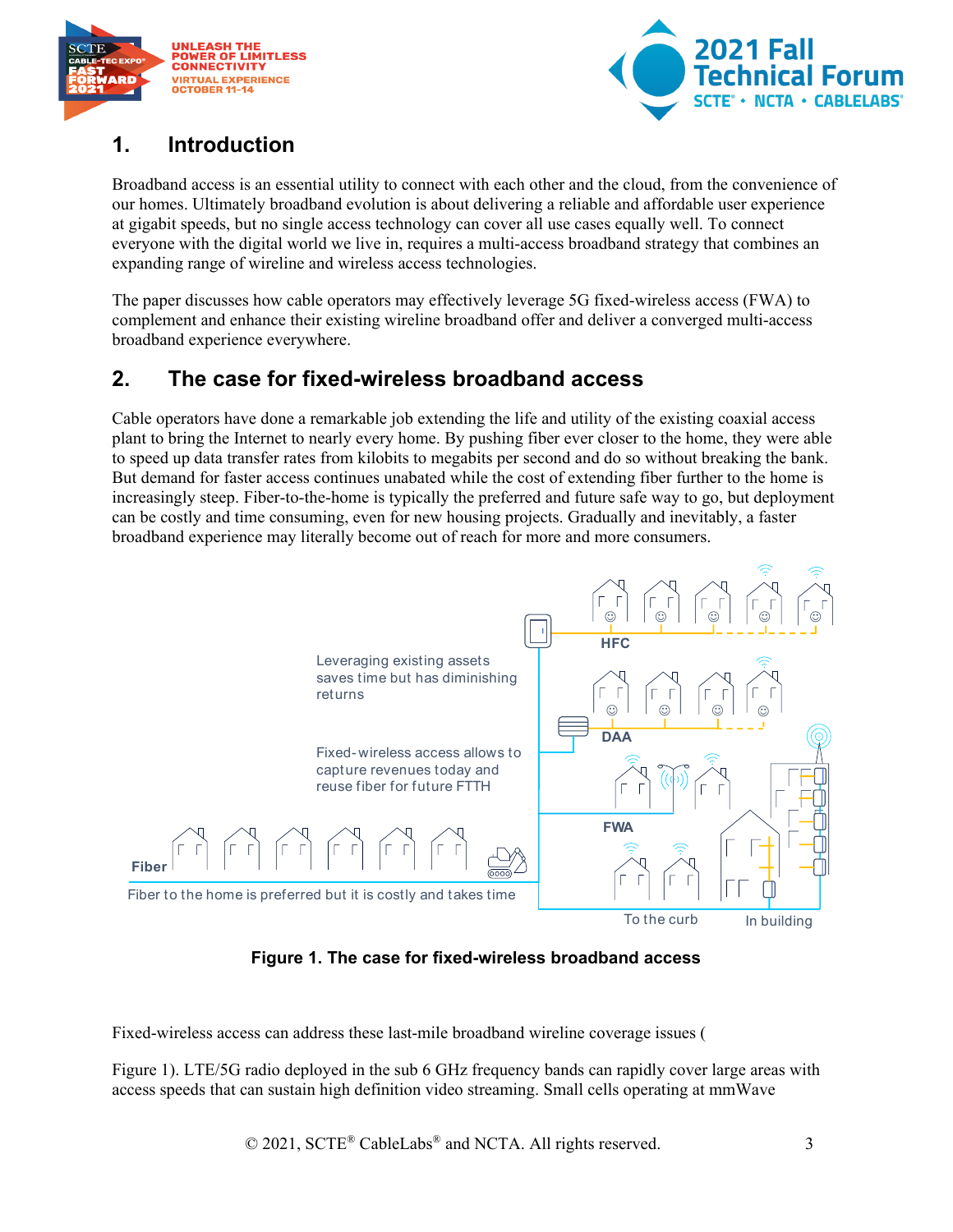



frequencies (24 to 39 GHz) can even deliver fiber-grade Gigabit broadband services. Besides licensed spectrum, many regulators have actively engaged to make shared and unlicensed spectrum available in various frequency bands. For example, the US Federal Communications Commission designated spectrum in the 3.5 GHz band for shared use (the "innovation band" of the Citizen's Broadband Radio Service or CBRS).

FWA perfectly complements wireline broadband deployments in the last mile:

- In brownfield it can be used in overlay to address capacity and coverage issues of underserved wireline broadband users.
- In greenfield, FWA can be an effective tactic to get quick service coverage and revenues and potentially support a phased fiber-to-the-home rollout.

The question is how to integrate FWA in a combined multi-access broadband infrastructure to create better cost synergies reduce operational complexity?

### <span id="page-3-0"></span>**3. Multi-access broadband and edge convergence**

Convergence in general aims to achieve operational simplification and better economies of scale by consolidating network requirements and pooling resources. The operational goal of fixed and wireless broadband convergence is a seamless and simplified multi-service user experience that is access agnostic. Although broadband consumers typically use only one wireline or wireless access method at a time, another objective is to leverage a common operational infrastructure to manage subscriber access and service policies. Converged operators that also offer mobile broadband services are keen to consolidate all their services on a more agile, cloud-native 5G Core (5GC), and reap the cost and performance synergies of fixed and mobile convergence (FMC).

The ultimate goal is to build an agile and cost optimized network that can deliver a ubiquitous and seamless service experience over any broadband access medium. [Figure](#page-3-1) 2 summarizes the requirements in a multi-access broadband target infrastructure.



#### **Figure 2. Multi-access broadband target architecture**

<span id="page-3-1"></span>Because all service traffic has converged on IP, all wireline and wireless broadband traffic can potentially be aggregated over a common multi-access backhaul network. However, current broadband access and aggregation networks may present an obstacle that hinders a smooth transition to this multi-access

© 2021, SCTE<sup>®</sup> CableLabs<sup>®</sup> and NCTA. All rights reserved. 4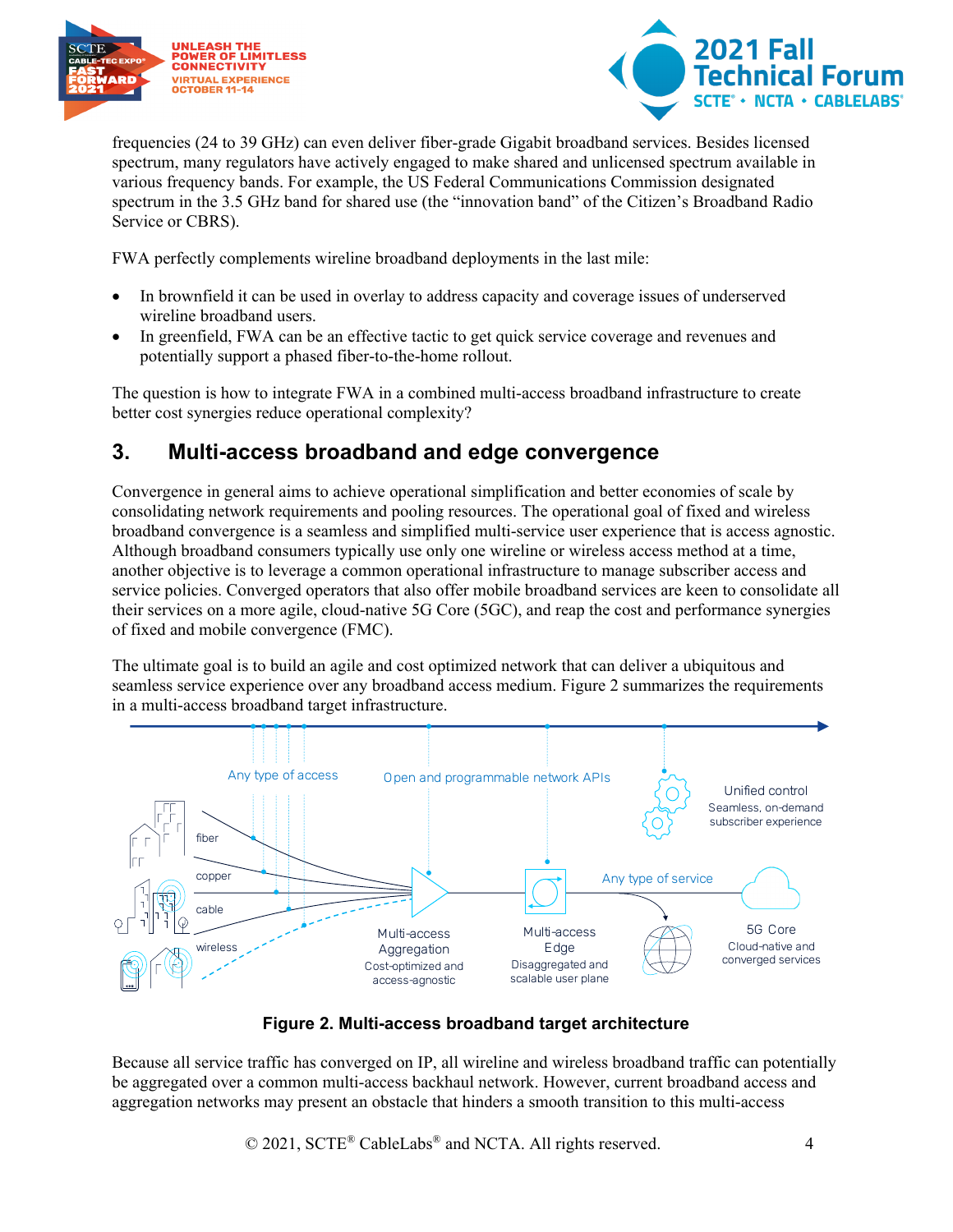



broadband architecture. While most operators are moving towards access-agnostic IP/ethernet aggregation layer in the metro and regional network, they often maintain dedicated platforms that accommodate for different access network requirements. The inherent duplication of functions in a heterogenous aggregation network reduces becomes increasingly costly and complex as more access technologies are introduced and evolve in parallel.

Fortunately, the new generation of disaggregated wireline and 5G wireless access solutions enable accessagnostic IP/Ethernet transport aggregation on a converged interconnect network (CIN) by virtualizing technology-specific access network functions and moving them into the distributed edge cloud under a programmable software defined network (SDN) controller. Examples are virtualized converged cable access platform (vCCAP) for distributed access architectures, virtualized optical line terminal (vOLT) for XGS-PON, and virtualized baseband units (vBBU) for the 5G radio access networks.

The second obstacle is a broadband service edge that typically deploys dedicated edge gateways for each access network technology: A CCAP/CMTS for cable access, a Broadband Network Gateway (BNG) for fiber-to-the-home (FTTH) access and a Serving and Packet Data Network gateway (SPGW) for 4G/LTE mobile services. While such divide and conquer edge strategy separates concerns, it also reduces cost synergies while increasing complexity, both at the service edge and in operational back-end systems.

The broadband service edge is a critical network junction where subscribers and service policies are enforced. The inclusion of fixed-wireless access should at least add no further complications, and this is the main subject the rest of the paper will focus on.

### <span id="page-4-0"></span>**4. Fixed-wireless access gateway requirements**

<span id="page-4-1"></span>A converged fixed-wireless edge can play an important role in delivering affordable, high-performance broadband services to every home. However, wireline and wireless access technologies come from very different worlds, so where does fixed-wireless access fit in? Wireline or wireless? To answer this question, we must compare their service characteristics [\(Table 1\)](#page-4-1).

| Requirement        | <b>Mobile</b> user  | Wireline user         |
|--------------------|---------------------|-----------------------|
| User devices       | 1 (typically)       | $>10$ per home        |
| Service type       | Nomadic             | Stationary            |
| Session type       | Dynamic             | Always-on             |
| Subscription type  | Usage based         | Unlimited (flat rate) |
| Monthly data usage | $3-5$ GB            | 100s of GB            |
| Average speed      | $\sim$ 10 Kilobit/s | $\sim$ 1 Megabit/s    |
| Gateway location   | Centralized         | Distributed           |
| Gateway functions  | Virtualized (x86)   | Physical (NPU)        |

To complement (or compete with!) wireline broadband, fixed-wireless access gateways must support the same residential broadband applications. There are no roaming requirements because all user devices are tethered to a single, stationary home gateway that serves up to a dozen user devices such as TVs, PCs, tablets and gaming consoles. Home broadband services are always on and must sustain high bandwidth usage for multi-cast IPTV and streaming ultra-high definition broadcast TV, binge-watching Netflix, Zoom video conferencing, and downloading software for PCs and game consoles. Sophisticated qualityof-service (QoS) techniques are needed for the delivery of multiple services over the same bearer.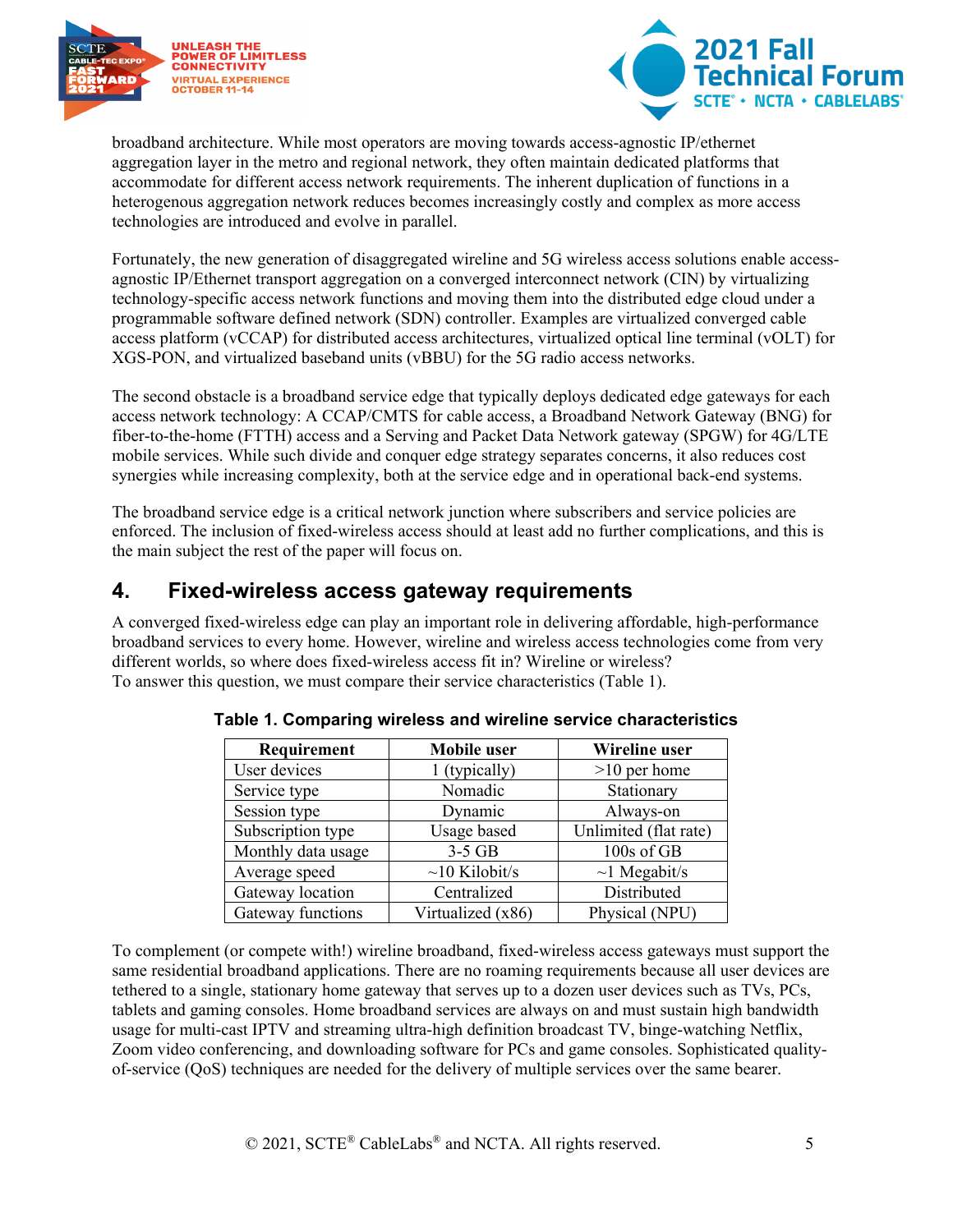



Monthly data usage per home averages several hundreds of Gigabytes that are charged at a monthly flat rate, without usage caps for the highest service tiers.

In contrast, wireless broadband users typically connect a single device (smartphone) with short-lived dynamic user sessions. Although mobile devices can generate significantly more control plane traffic, mobile data volumes are orders of magnitude lower and charged by the Gigabyte. Mobile data rates are comparably high. One month of broadband usage charged at mobile data rates would easily cost a homeowner more than a one year wireline broadband subscription.

As a result of their different usage characteristics, mobile-wireless gateways are polar opposites of the wireline gateways used for residential broadband:

- Wireless gateways are optimized for dynamic, mobile user applications that yield a high revenue per bit. They are typically centralized and virtualized on x86 servers, which allows operators to costefficiently pool resources for roaming users and leverage cloud-native compute and storage to support dynamic user sessions with elastic scaling needs. They are not designed nor dimensioned to costefficiently support bandwidth-intensive internet or IPTV applications over extended periods of time.
- Wireline gateways are cost-optimized for delivering always-on Gigabit broadband services to homes and businesses. They are typically purpose-built network appliances that leverage custom routing silicon for granular bandwidth management and hierarchical QoS to ensure that available network resources are fairly and optimally shared among subscribers and user devices. Default residential broadband service features such as Internet access and IPTV multicast replication are far more economical to deploy and scale on wireline gateway platforms, compared to Internet offload (LIPA-SIPTO) and IP multicast (eMBMS) on mobile gateways.

In conclusion, the service requirements of fixed-wireless access are very similar to wireline broadband access. Because fixed-wireless access gateways and broadband wireline gateways share most requirements, there are potentially significant operational cost and performance synergies when leveraging the same type of edge platform for both.



<span id="page-5-0"></span>**Figure 3. Fixed-wireless broadband access gateway**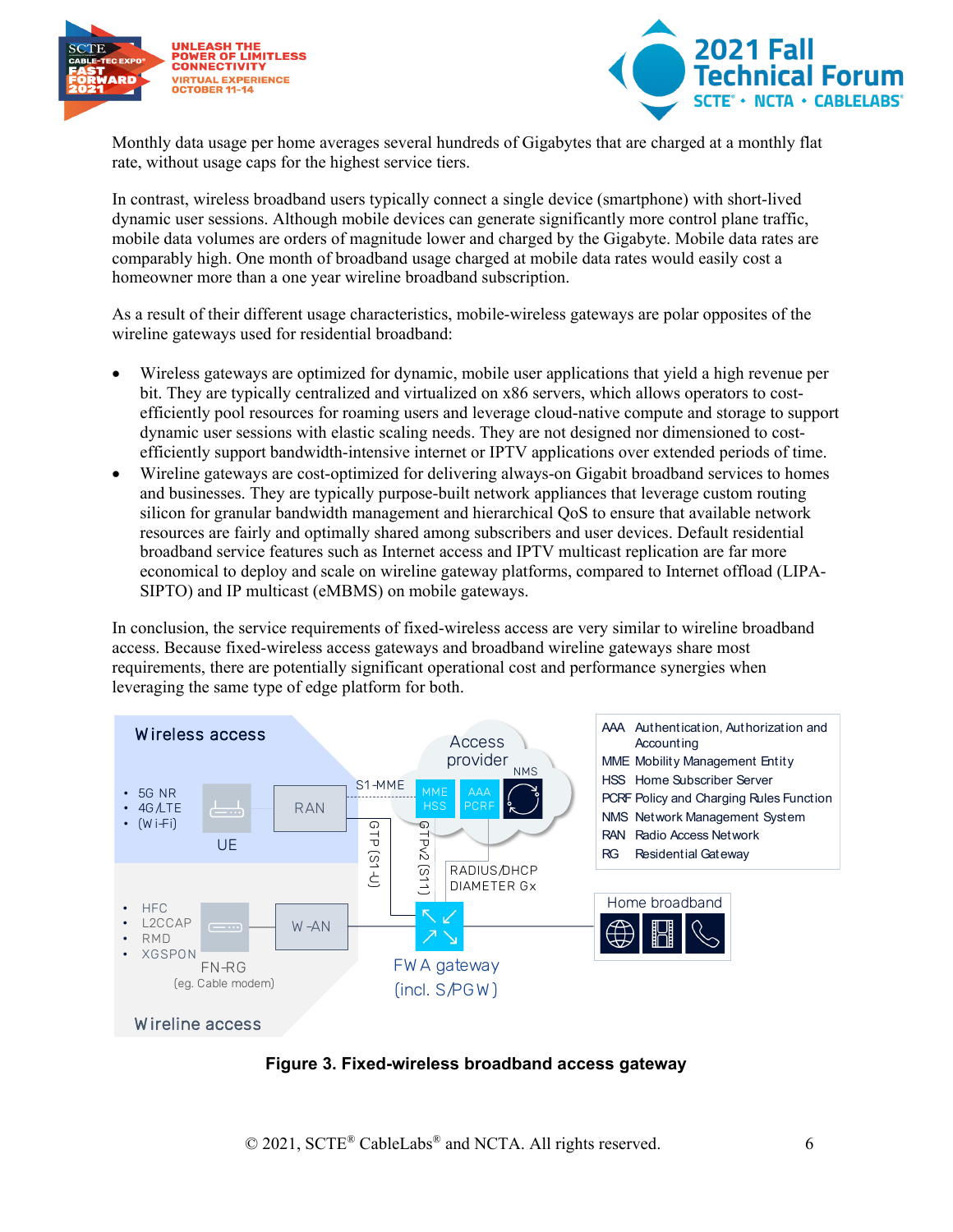



The addition of a Serving and PDN Gateway (S/PGW) function allows wireline operators to deploy FWA stand-alone or in conjunction with wireline access (see [Figure 3\)](#page-5-0). Broadband access providers deploying FWA will chiefly consider using shared, unlicensed or mmWave spectrum because licenses are more affordable. Because user devices are tethered to a stationary home gateway there is no need to provide blanket service coverage from multiple angles to support user roaming and only a subset of the MME and HSS mobility functions are needed to enable X2 handovers between adjacent base stations (eNB, gNB) within the tracking area. This significantly reduces the operational complexity of integrating FWA in a home broadband offer and enables access providers to essentially leverage the same operational backend as used for their existing wireline broadband service.

## <span id="page-6-0"></span>**5. Disaggregated multi-access edge gateway**

Converged operators may wish to interwork their wireline and fixed-wireless access services with their 5G packet core to enable fixed-mobile convergence. Most user traffic that is converging on the multiaccess edge will originate from wireline broadband users (including 5G mobile users connected to Wi-Fi), followed by fixed-wireless access, and mobile roaming services. IPTV (live and on-demand) and Internet are the largest broadband consumers by far, and this traffic should be offloaded at the multi-access edge to distributed edge caches and peering points. The remaining (mobile) traffic is forwarded to an Evolved Packet Core (LTE and 5G non-standalone) or a 5G core and mainly consists of metered traffic from mobile voice, IMS and roaming data applications.

From an scaling perspective, a multi-access edge gateway needs to make a gymnastic split to combine the need for a distributed, high-performance user plane capable of processing massive data volumes, with the goal of operating a centralized, cloud-native management and control plane that can seamlessly integrate with a 5G Core. Control and User Plane Separation (CUPS) achieves this feat and is the key enabler for the wireline broadband evolution to fixed-wireless and fixed-mobile convergence.



**Figure 4. Disaggregated multi-access edge gateway with CUPS**

<span id="page-6-1"></span>A broad industry cooperation between the 3GPP, Broadband Forum and Cable Labs helped define the necessary standards (e.g., BBF TR-459) for a disaggregated multi-access edge gateway that can fully

© 2021, SCTE<sup>®</sup> CableLabs<sup>®</sup> and NCTA. All rights reserved. 7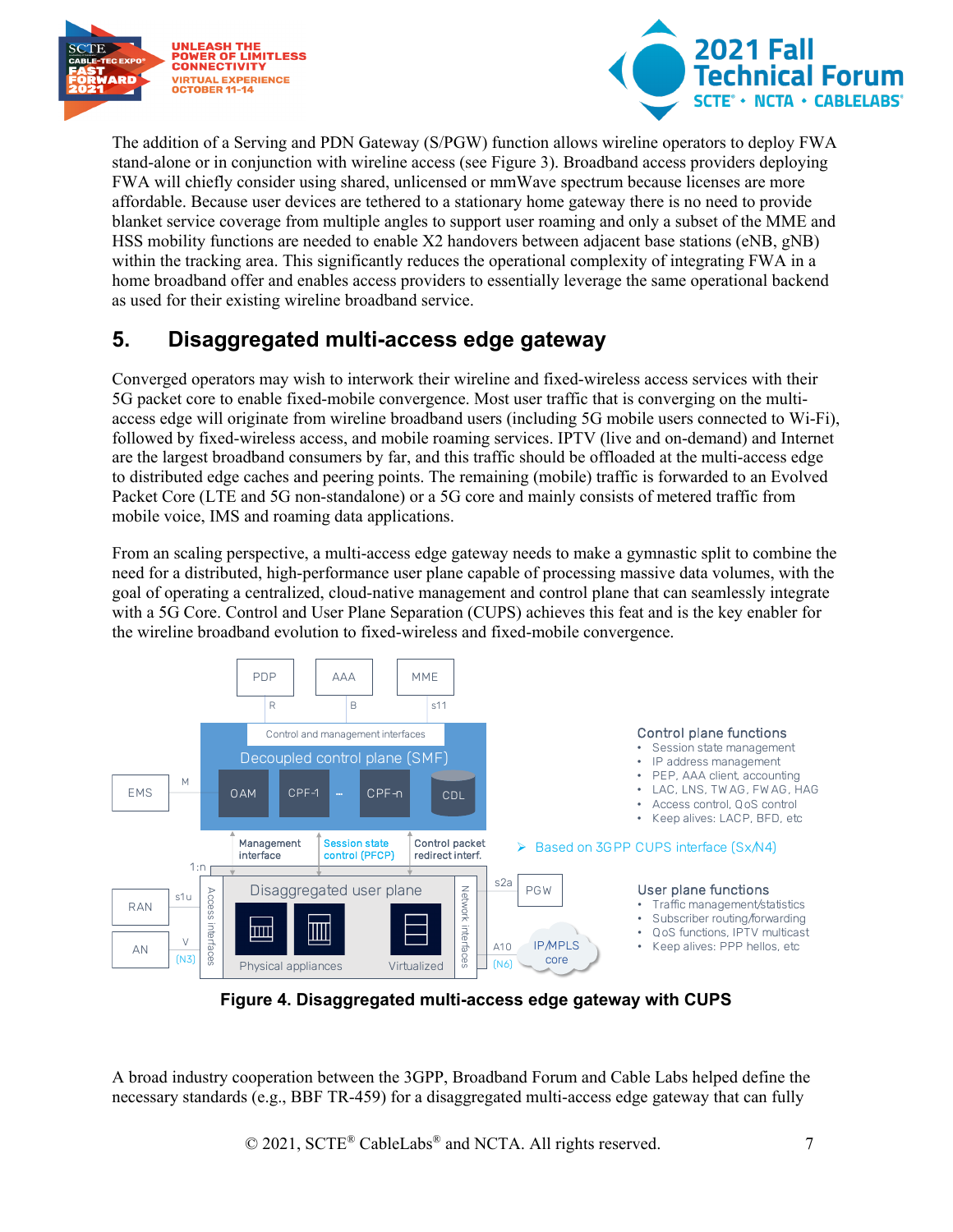



integrate with the 5G ecosystem [\(Figure 4\)](#page-6-1). The standards specify the functional separation of control and user plane functions and the interface protocols to be used for their subsequent interworking. The interworking protocols between the control and user plane are derived from the 3GPP CUPS standards with extensions for use in wireline access networks. They encompass the following:

- Model-driven management APIs allow for centralized management of multiple, distributed user plane functions as a single management entity.
- The Packet Forwarding Control Protocol (PFCP) is used by the control plane to manage subscriber session state. It leverages the 3GPP CUPS specification with wireline extensions.
- The Control Packet Redirect interface enables the User Plane to forward subscriber authentication messages from the CE to the centralized control plane over GTP tunnels.

The control plane (SMF) is typically cloud-native and deployed in a data center. Ideally, it uses a stateless compute model with a Common Data Layer to manage control plane state information. This model allows to easily scale out and load-balance control plane capacity, and quickly recover from failure situations that trigger a reboot of any virtualized control functions.

Control and User Plane Separation (CUPS) offers several operational benefits:

- Efficient operation, through a centralized control plane that can scale out in the cloud, while distributing physical user plane to optimize delivery cost and performance.
- Simplified maintenance, as decoupling control and user plane functions makes it easier to manage their different life cycles and minimizes the impact of hardware and software upgrades.
- Flexible scaling, by allowing control and user plane functions to be deployed on either physical or virtualized platforms and to scale their capacity independently.
- Fixed-mobile convergence and wireline broadband integration with a 5G Core by interfacing the UP via the Sx/N4 interface with a common 3GPP Session Management Function (SMF).

The last two bullets are essential for the evolution to a cost-optimized multi-access edge that seamlessly integrates wireline and wireless access with a 5G core.

### <span id="page-7-0"></span>**6. Wireline and wireless convergence on a 5G Core**

Let's now examine the evolution to a multi-access edge that interworks both wireline and fixed-wireless access networks with a 5G core. Although 5G is strongly oriented to new radio technology and mobile service evolution, wireline access networks can be integrated by supporting a set of well-defined 3GPP reference interfaces:

- **N1** between User Equipment (UE) and Access and Mobility Management Function (AMF) to exchange NAS (Non‐Access Stratum) messages.
- **N2** between Wireline Access Nodes (W-AN) and AMF based on NGAP (Next Generation Application Part).
- **N3** between W-AN and multi-access User Plane Function (UPF) based on GTP-U (GPRS Tunneling Protocol User Plane).
- **N4** between Session Management Function (SMF) and multi-access UPF to manage data sessions at the user plane based on the Packet Forwarding Control Protocol (PFCP).
- **N6** between multi-access UPF and packet data networks to transport IP and Ethernet packets.

A 5G Access Gateway Function (W-5G-AGF) can be introduced to interwork legacy wireline access platforms that do not natively support the required N1, N2 and N3 reference interfaces (see Cable Labs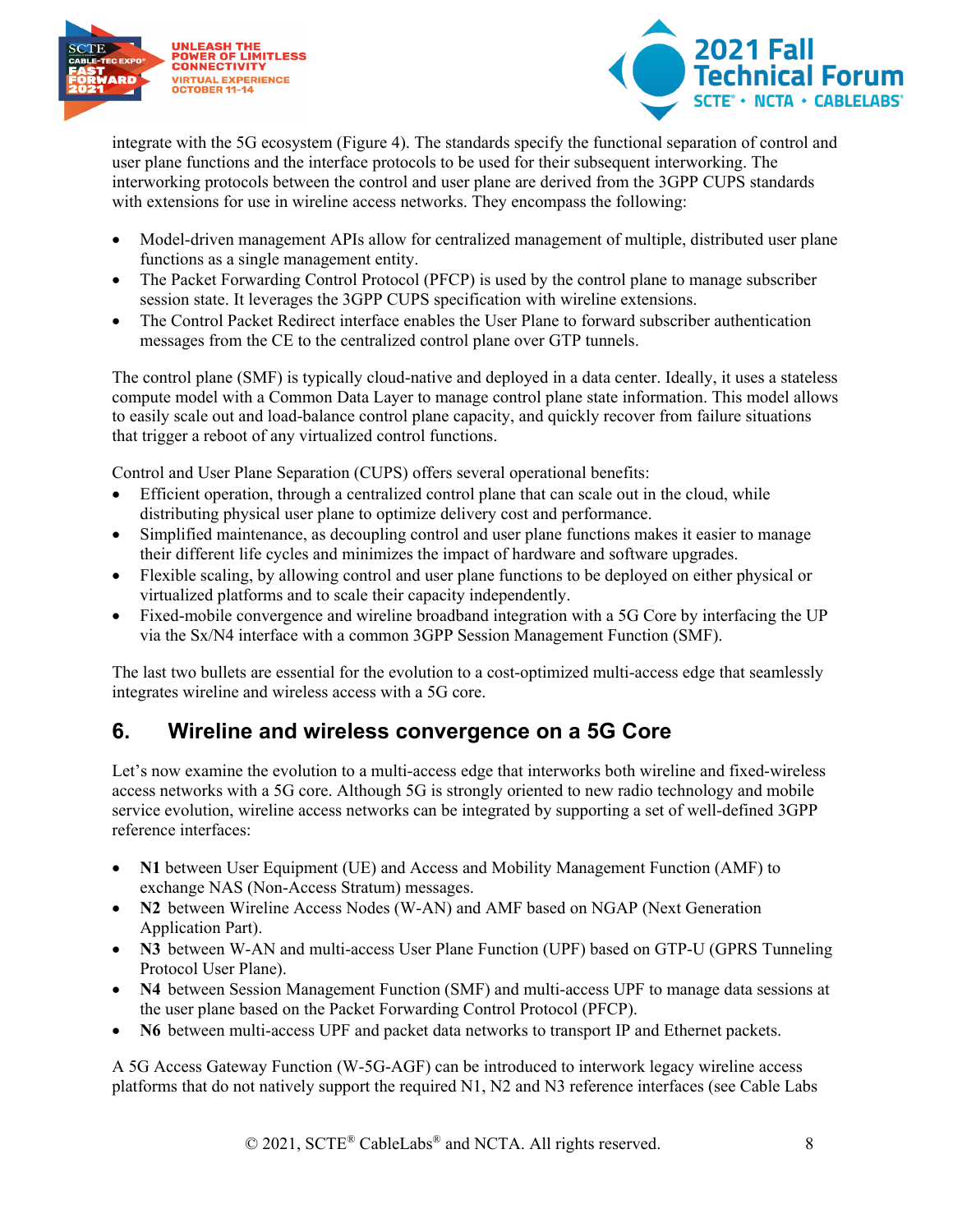



specification [WR-TR-5WWC-ARCH\)](https://community.cablelabs.com/wiki/plugins/servlet/cablelabs/alfresco/download?id=ccc4fa71-fbe1-44ec-95dd-24ee7ee2f7e9). Through the W-5G-AGF, both the wireless and wireline access network can then be controlled by the 5G AMF.

The objective of delivering multi-access broadband access with 5G Core interworking is enabled by leveraging a common control plane (SMF) across both wireline and wireless user planes. The unified SMF operates on the same 3GPP N4/Sx CUPS interface and dynamically selects the proper UPF for fixed wireline/wireless or mobile access based on Access Point or Data Network Name, IP address range, subscriber profile, traffic load or configured resources and services. This allows efficient off-loading of broadband internet and video traffic from the 5G Core and allows independent scaling (and placing) of fixed/-wireless and mobile gateway functions [\(Figure 5\)](#page-9-0).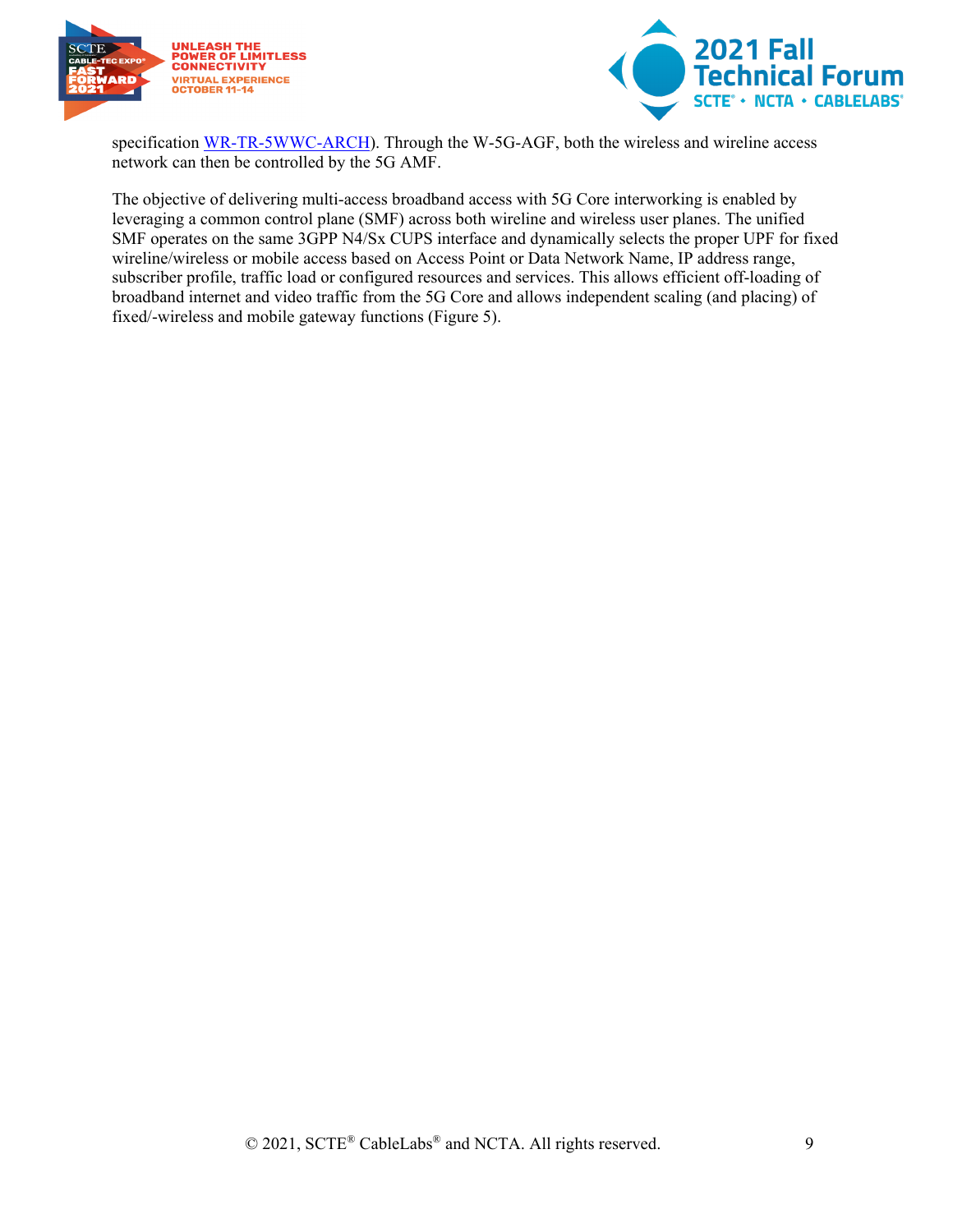

#### **Figure 5. Wireline and wireless convergence on a 5G core**

<span id="page-9-0"></span>The multi-access edge gateway (UPF) handles all wireline and wireless broadband traffic. It offloads internet and video traffic to the IP/MPLS data network via the N6 interface and steers the remaining 5G user traffic to the more centralized cloud mobile gateway that control access to 5G Core services and applications.

To cost-efficiently manage high-volume/low-revenue broadband applications, the multi-access UPF is best performed by purpose-built edge router appliances that can be distributed in proximity of end users. The following requirements are typically supported by custom network processors and routing silicon:

- Highly scalable hierarchical QoS (HQoS) to enable thousands of subscribers on dozens of access nodes to fairly share the available broadband network capacity
- Granular shaping and policing of traffic flows to ensure that each subscriber receives the committed and peak data bitrates according to their subscription policy
- Scalable and granular Access Control Lists (ACLs) to enforce security functions such as antispoofing to prevent service theft and denial of service (DDoS) attacks.
- IP multicast replication and IGMP snooping to facilitate premium broadcast TV streaming
- Streaming flow telemetry of subscriber flows to account for data usage and monitor quality of experience, and identify security threats,
- Flow mirroring to support lawful intercept and analyze potentially malicious traffic flows

The SMF provides a single access point for managing all distributed UPF instances and presents a common interface to the other 3GPP system functions (e.g., AMF, UDM, PCF, NSSF, etcetera).